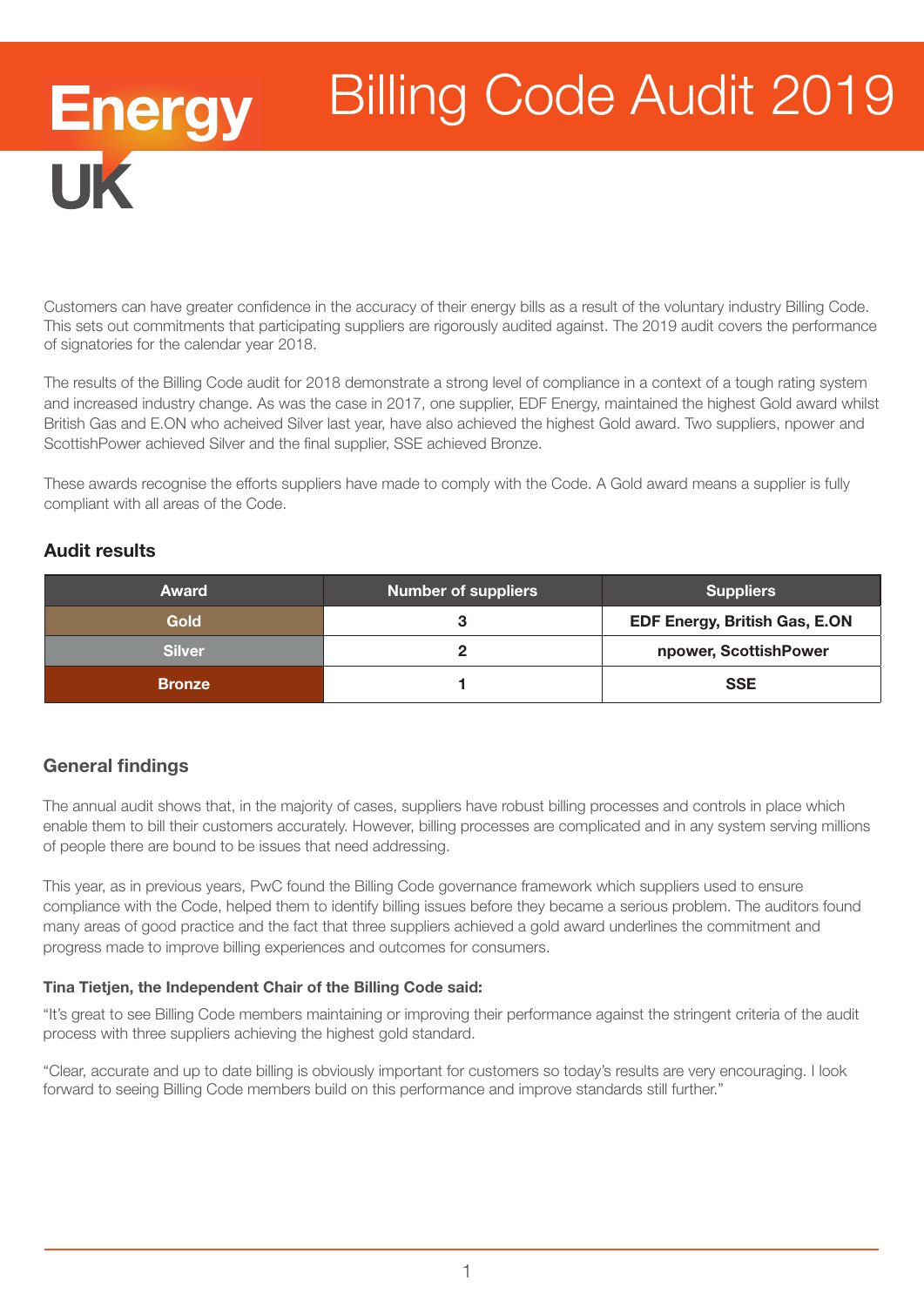#### **Performance**

Participating energy suppliers are judged against four key commitment areas: switching, meter reading, energy bills & statements, payments and refunds. The commitments are broken down into 13 areas for the audit. The audit matrix is used by companies internally for self-assessment which they use to drive improvements in their own billing processes and controls.

## The Billing Code

The Billing Code aims to drive improved standards of performance and to provide a common framework around which energy suppliers can build better processes and controls. Current members of the Code are: British Gas, EDF Energy, E.ON, npower, ScottishPower and SSE. Other companies may follow the principles of the Code but are not included because, as non-members, their practices are not audited.

#### The Billing Code Board

The Billing Code Governing Board is responsible for overseeing the management, administration and governance of the Code. The Board also has the power to admit other energy suppliers to Code membership. Each Code member (i.e. British Gas, E.ON, EDF Energy, npower, ScottishPower and SSE) has appointed a senior representative to sit on the Board. Other representatives on the Board include the Independent Chair, who reports directly to the Energy UK Retail Committee, and the Code Manager.

#### The Auditors

PwC audit the Billing Code. This is the fifth year PwC has carried out the audit. However the Billing Code has been audited on an annual basis since 2006.

This is the fifth year the audit results have been published.

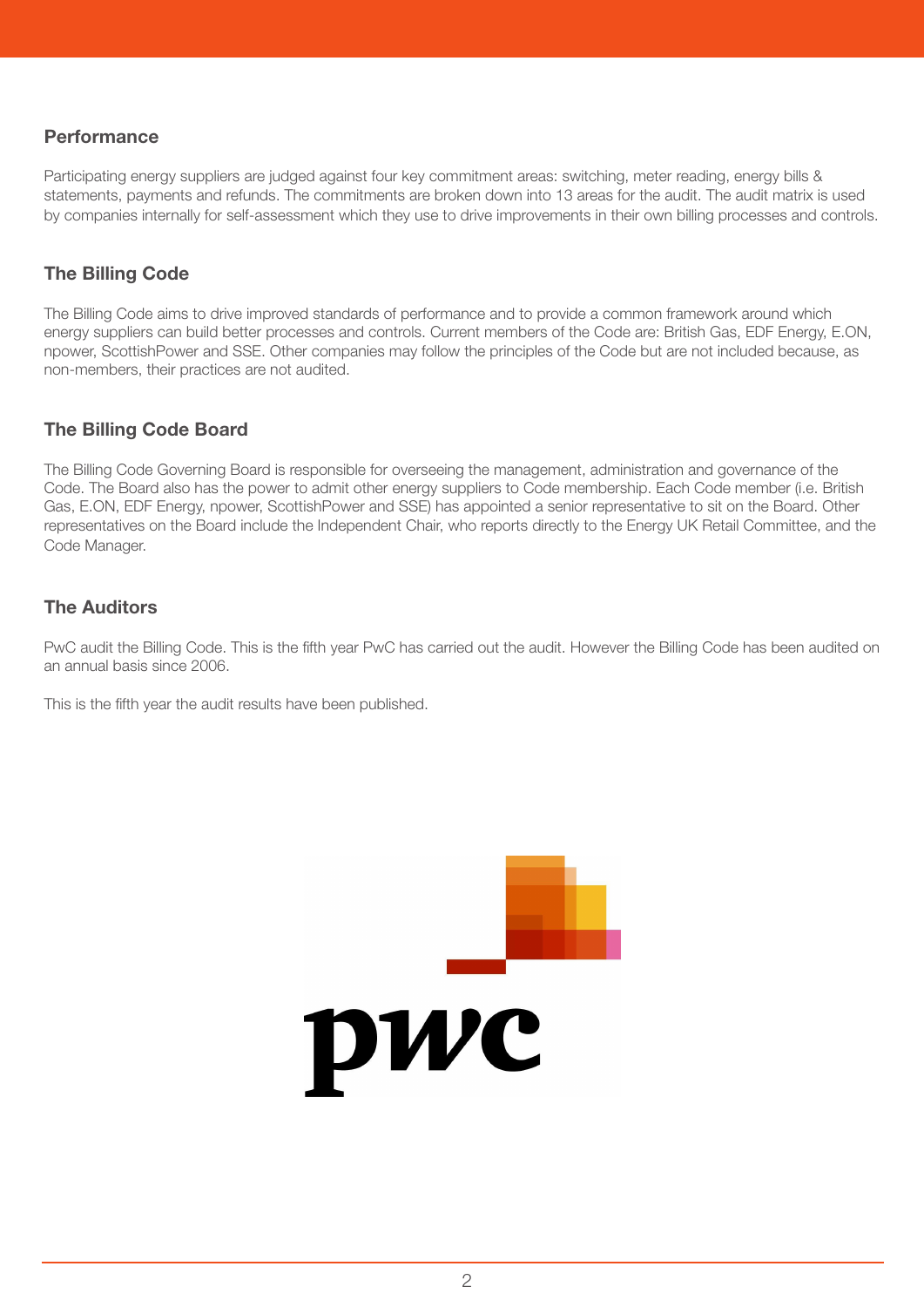# The commitments

Suppliers promise to:

#### Switching

- use an agreed meter reading to open and close accounts; and
- provide customers with the information needed during the switching process.

#### Meter reading

- obtain a meter reading on a regular basis, at least every two years; and
- use a valid meter reading to improve the accuracy of your bill/ statement; and
- provide a range of information in a variety of different ways to make sure that all customers can understand the importance of reading their meter.

# Energy bills

- make sure charges on the bill accurately reflect current tariffs and that, when there is a change to the tariff, customers are charged correctly for the energy they used; and
- send energy bills or statements in a simple format so that customers can understand how the bill is worked out; and
- send an estimated bill based on: typical amounts of energy used in the past; average amounts of energy used; or what supplier believe will be used if an actual reading is not available; and
- make it clear on the bill if an actual or estimated meter reading was used to calculate the bill; and
- provide an energy bill or statement in line with the agreed billing schedule; and
- clearly communicate with the customer on the bill, statement, or other forms of communication if there is a price increase or reduction; and
- make sure they check unusually high or low bills before sending them out; and
- use an accurate reading if provided by a customer to produce a revised bill or statement and to do so, if asked, within 10 working days.

## Payments and refunds

- will take all reasonable steps to make sure monthly direct debit payments are set at the right level and review accounts proactively to make sure payments cover total energy use; and
- offer a range of payment plans to assist with the payment of an outstanding bill; and
- refund promptly any amount owed in relation to customers' energy bills, in line with the terms and conditions of the contract; and
- issue new prices to update your meter automatically when you make a payment to your prepayment meter.